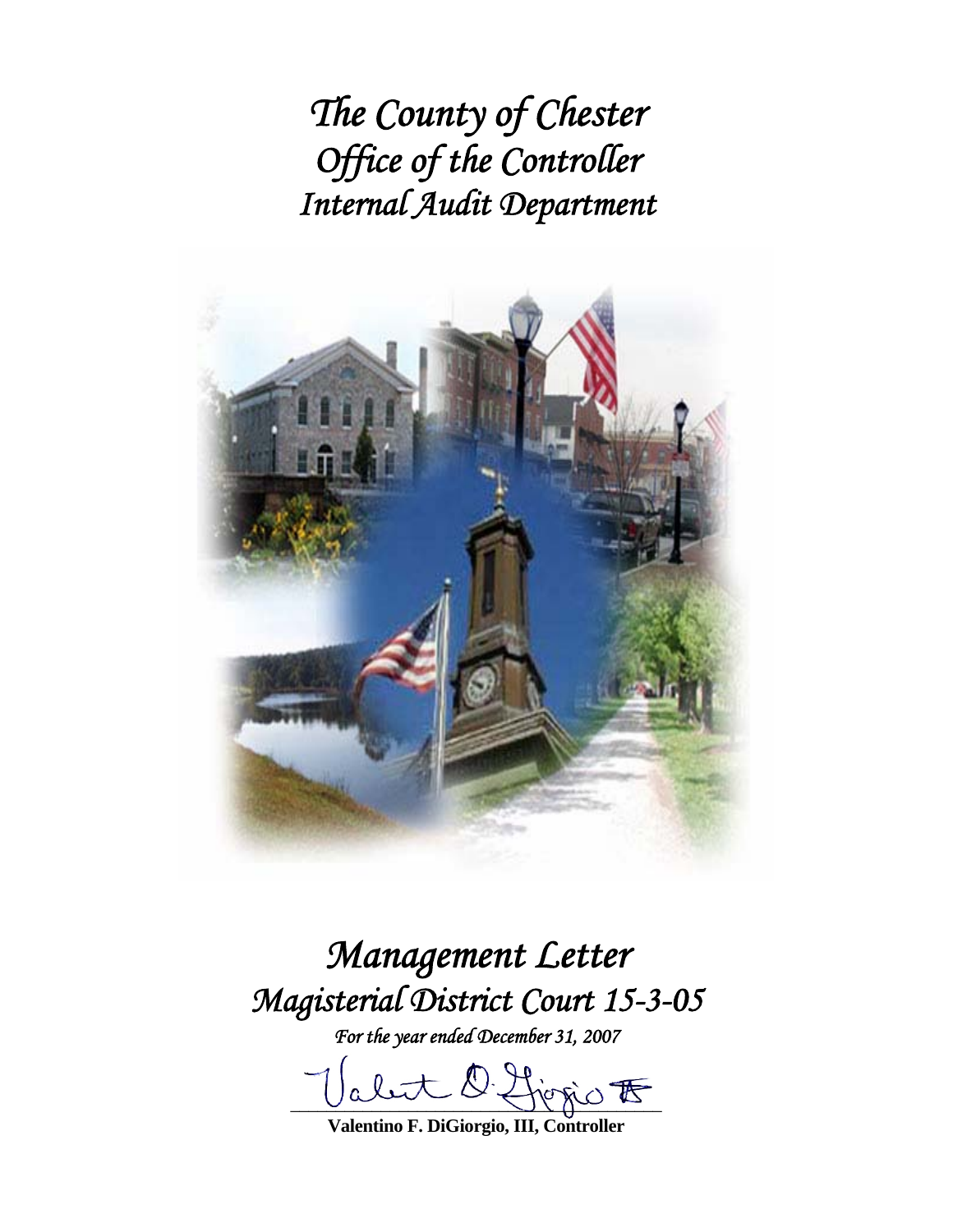## **To: District Judge Harry W. Farmer**

#### *Introduction*

On June 25, 2008, Internal Audit completed an audit of Magisterial District Court 15-3-05 (*District Court*). Carissa M. Petrelia was the auditor-in-charge. Internal Audit is required by the Pennsylvania County Code to review district courts annually to ensure compliance with policies and procedures mandated by the Administrative Office of Pennsylvania Courts and/or District Justice Administration and to assess their overall internal control structure. The scope of our audit included a review of the following:

- Cash and Petty Cash
- Undisbursed Funds
- Cash Receipts
- Manual Receipts
- Cash Disbursements
- Voided Transactions
- Overall Compliance.

#### *Executive Summary*

The management and staff of the *District Court* are, in all material respects, in compliance with policies and procedures set forth by the Administrative Office of Pennsylvania Courts and directives imposed by District Justice Administration.

Internal Audit would like to thank the management and staff of the *District Court* for their cooperation and assistance during the course of this audit.

Please feel free to contact our office at (610) 344-6064 should you have any questions or concerns.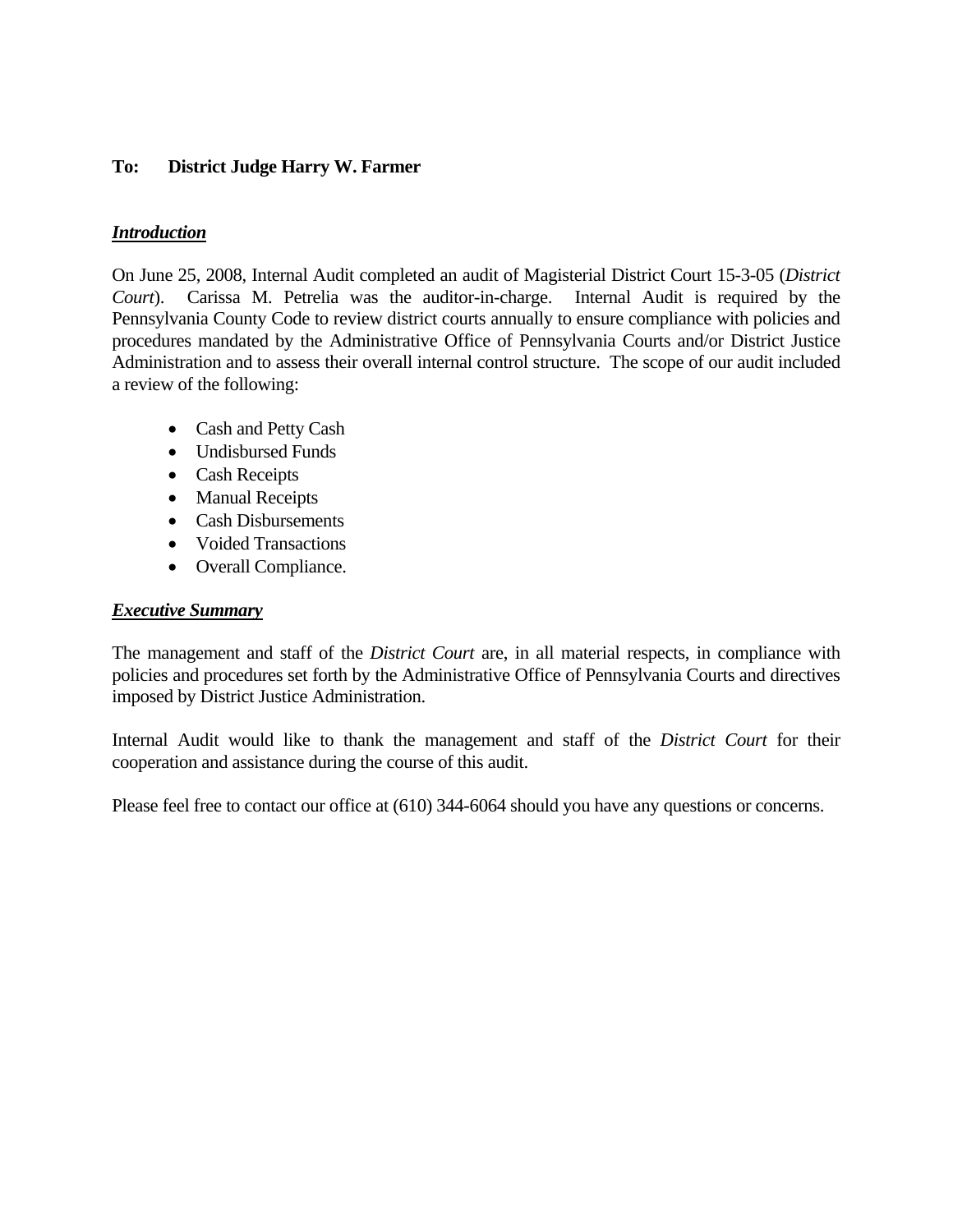## **COUNTY OF CHESTER**

## **MAGISTERIAL DISTRICT COURT 15-3-05**

## **FINDINGS AND RECOMMENDATIONS**

# **FOR THE YEAR ENDED DECEMBER 31, 2007**

## **I. INTERNAL CONTROL FINDINGS AND RECOMMENDATIONS**

## AUTHORIZATION / RECONCILIATION / DOCUMENTATION

## Finding 1: Cash

In August, 2007 the *District Court* needed to process a \$0.03 credit adjustment due to a bank deposit error on 8/3/2007. The Office Manager wrote a letter to the bank asking them to correct the matter in September, 2007, however the bank did not follow through. As a result, the *District Court's*  checking account remains overstated by \$0.03.

#### Recommendation

Internal Audit recommends that the *District Court* contact the bank again to have the checking account reduced by \$0.03. Once the adjustment is processed by the bank, the *District Court* will need to process an offsetting debit adjustment on the books.

#### *Auditee Response*

*District Court sent a letter to bank on 8/5/07 requesting they correct \$0.03 deposit error from 8/3/07 deposit. The Office Manager was told verbally that they do not make adjustments for any errors under \$1.00. The Office Manager asked that the policy be sent to her in writing and they denied it.* 

*The Office Manager will send a 2<sup>nd</sup> request for the \$0.03 error to be corrected.*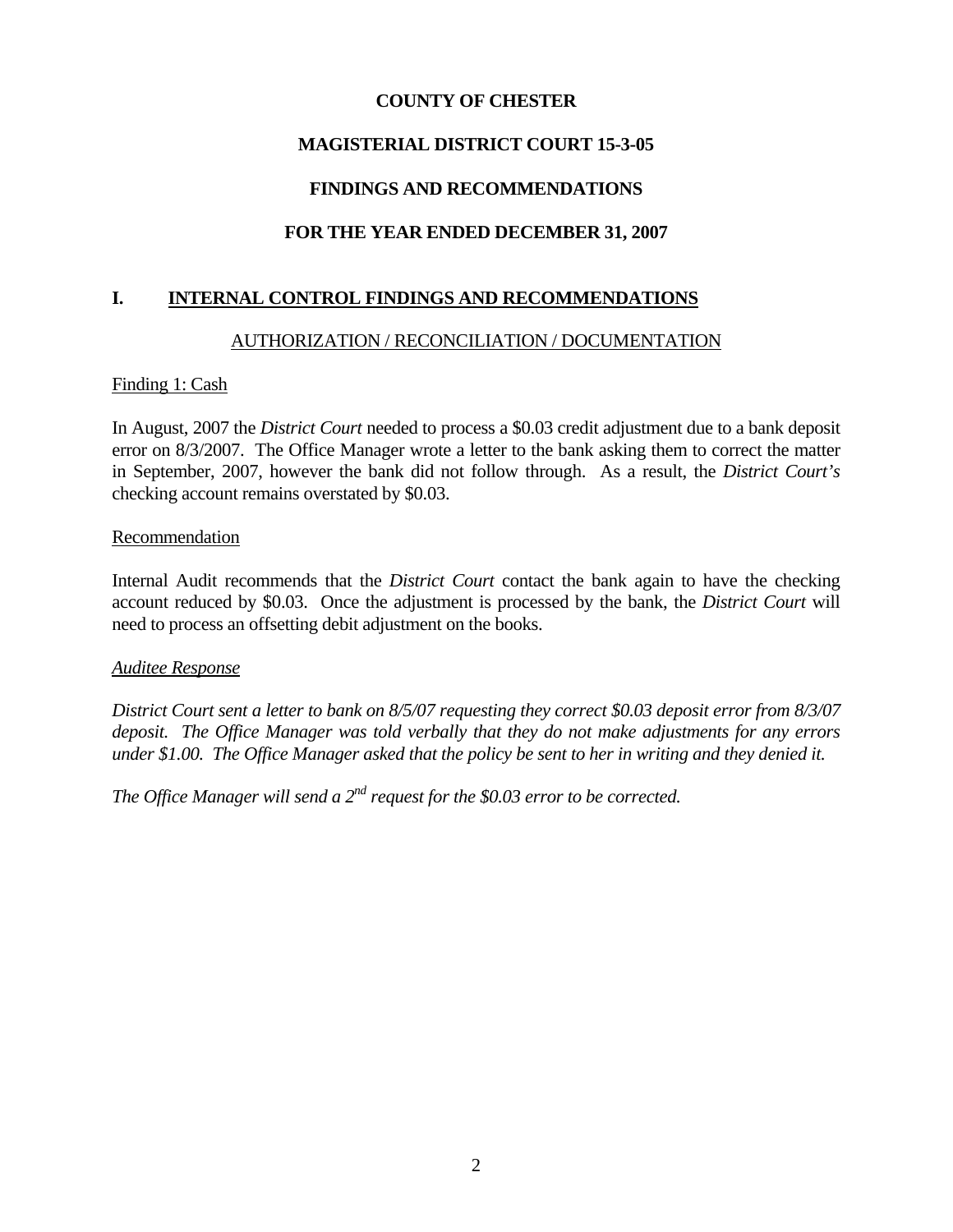## **COUNTY OF CHESTER**

## **MAGISTERIAL DISTRICT COURT 15-3-05**

## **FINDINGS AND RECOMMENDATIONS**

## **FOR THE YEAR ENDED DECEMBER 31, 2007**

## **I. COMPLIANCE WITH POLICIES AND PROCEDURES**

#### Finding 2: Cash Disbursements

Internal Audit noted that in 1 instance a check was issued without an authorized signature.

#### Recommendation

Internal Audit recommends that members of the staff exercise greater care to ensure that disbursement checks contain an authorized signature.

#### *Auditee Response*

*District Court will take better care in making sure that all checks are signed prior to leaving the office.* 

#### Finding 3: Voided Receipts

Internal Audit noted that in 1 instance a receipt was not marked void.

#### Recommendation

Internal Audit recommends that *District Court* management re-emphasize to the staff the importance of adhering to the voided receipt procedures as outlined in the District Justice Automated Office Clerical Procedures Manual.

#### *Auditee Response*

*The corresponding check was marked void, dated and initialed by clerk. The receipt was not marked. It was simply human error.*